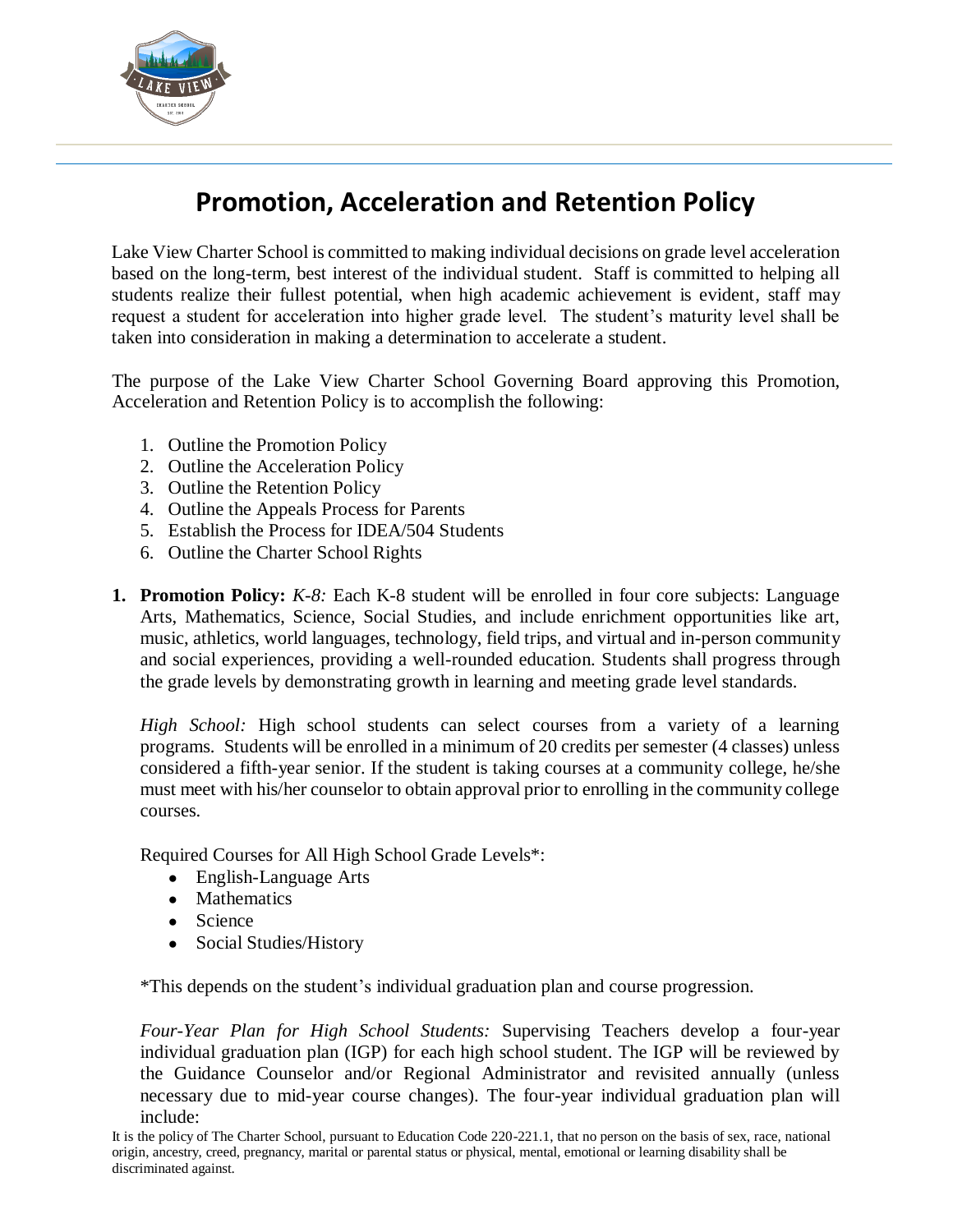- Learning Program
- Student's intended courses
- Courses completed
- Course of Study
- College and/or Career path
- **2. Acceleration Policy:** When high academic achievement is evident, a teacher and/or parent may recommend a student for acceleration of courses. The student's social and emotional growth shall be taken into consideration in making a determination to accelerate a student.

*Mid-Year Grade Level Acceleration Requests:* The decision to promote a student mid-year will be made only after careful consideration has been given with regards to serving the academic best interests of the student. Mid-year promotions are approved or denied at the end of the first semester. If a student is promoted at the end of the first semester, he/she should be on target to complete all courses at his/her promoted grade level by the end of the school year. 8th to 9th grade acceleration requests are only considered in the fall semester before the high school add/drop date.

A child who was *not age-eligible* for kindergarten (that is, the child turned five after September 1 in the 2014-15 school year or thereafter) and who attended a California private school kindergarten for a year is viewed by the CDE as *not legally enrolled* in kindergarten, pursuant to *EC* Section 48000 requirements. Therefore, this child, upon enrollment in public school, is enrolled in kindergarten, assessed, and may (but is not required to) be immediately promoted to first grade if the child meets the following State Board of Education criteria, pursuant to Title 5, Section 200:

- *The child is at least five years of age.*
- *The child has attended a public school kindergarten for a long enough time to enable school personnel to evaluate the child's ability.*
- *The child is in the upper 5 percent of the child's age group in terms of general mental ability.*
- *The physical development and social maturity of the child are consistent with the child's advanced mental ability.*
- *The parent or guardian has filed a written statement with the district that approves placement in first grade.*

A statement, signed by the district and parent/guardian, is placed in the official school records for these five-year-olds who have been advanced to first grade (EC Section 48011). This action prevents a subsequent audit exception for first grade placement of an *ageineligible* student.

*Procedure:* In order for the school to make sound academic decisions regarding mid-year grade level promotions, the following process will be followed:

#### *Parent:*

• Parent Request: Parents may request that the teacher promote their child one grade level at the end of the 1<sup>st</sup> semester.

#### *Teacher:*

It is the policy of The Charter School, pursuant to Education Code 220-221.1, that no person on the basis of sex, race, national origin, ancestry, creed, pregnancy, marital or parental status or physical, mental, emotional or learning disability shall be discriminated against. If the student's teacher agrees that a review for mid-year grade level promotion is appropriate, the teacher will complete a request for acceleration into a higher grade level and take the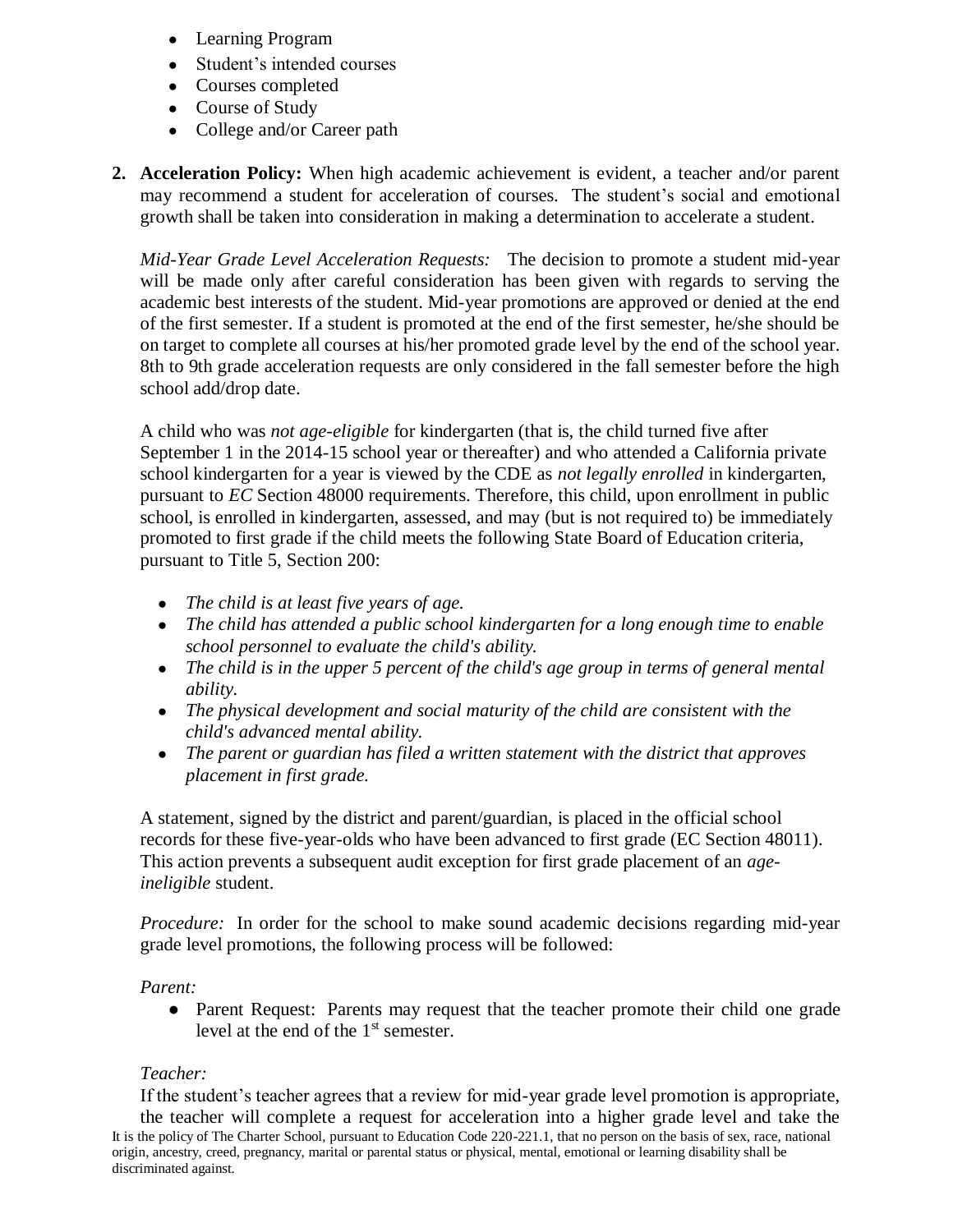student's maturity level into consideration. The request should be sent to gradelevelhelp@inspireschools.org. Requests must be received by email prior to Winter Break.

- If the student's assessment results are not above grade level, the teacher needs to provide documentation with a written request regarding why promotion is in the student's best interest.
- If the student is not on track to complete all courses at the grade level he/she would be promoted to, the teacher will need to explain in the written request why a promotion would be in the student's best interest.
- Information regarding prior grade retention and the circumstances of such

*Student Assessment Records (a combination of the following may be used to assess the student's readiness to promote):*

- *Teachers must meet and evaluate student in person.* 
	- o *Under no circumstance shall the parent or Learning Coach assist student with assessments when the assessment is being used to promote a student mid-year.*
- Bader Reading Assessment indicates student is performing above current grade level
- Writing Sample showing proficiency above grade level standards
- Benchmark Data indicates student has mastered current grade level content/state standards
- Benchmark results in Mathematics and ELA indicate student is advanced at current grade level content/state standards
- SBAC results (if available) indicate student has met or exceeded standards
- Student work samples, demonstrating proficiency above current grade level standards.
- **3. Retention Policy:** The Charter School is committed to making individual decisions on grade retention based on the long-term, best interest of the individual student. Staff is committed to helping all students realize their fullest potential, including remediation for students that are experiencing difficulty. To that end, retention may be appropriate for a student experiencing extreme academic difficulty or serious health or family emergencies. Typically, retention is considered after various other remediation steps have been employed by student's teacher(s) and academic team with insufficient success. Special consideration will be given to students with limited English proficiency and those with a special education IEP. Students may be retained only once in their K-8 school career. After careful analysis of evidenced based instruction and intervention, retention is considered for the next school year.

## *Kindergarten Retention Criteria:*

Students can also be retained in grade K based upon current law. Kindergarten students who have completed one year of kindergarten shall be admitted to first grade unless the parent/guardian and the district agree that the student shall continue in kindergarten for not more than one additional school year based on student progress on the Individualized Learning Plan. (Ed Code 48011). Whenever a student continues in kindergarten for an additional year, the School Staff shall secure an agreement, signed by the parent/ guardian, stating that the student shall continue in kindergarten for not more than one additional school year. (Ed Code 46300)

## *Grades 9-12 Retention Criteria:*

The state does not require school districts to have student retention criteria beyond the last year of middle school to the first year of high school. Progress toward high school graduation shall

It is the policy of The Charter School, pursuant to Education Code 220-221.1, that no person on the basis of sex, race, national origin, ancestry, creed, pregnancy, marital or parental status or physical, mental, emotional or learning disability shall be discriminated against.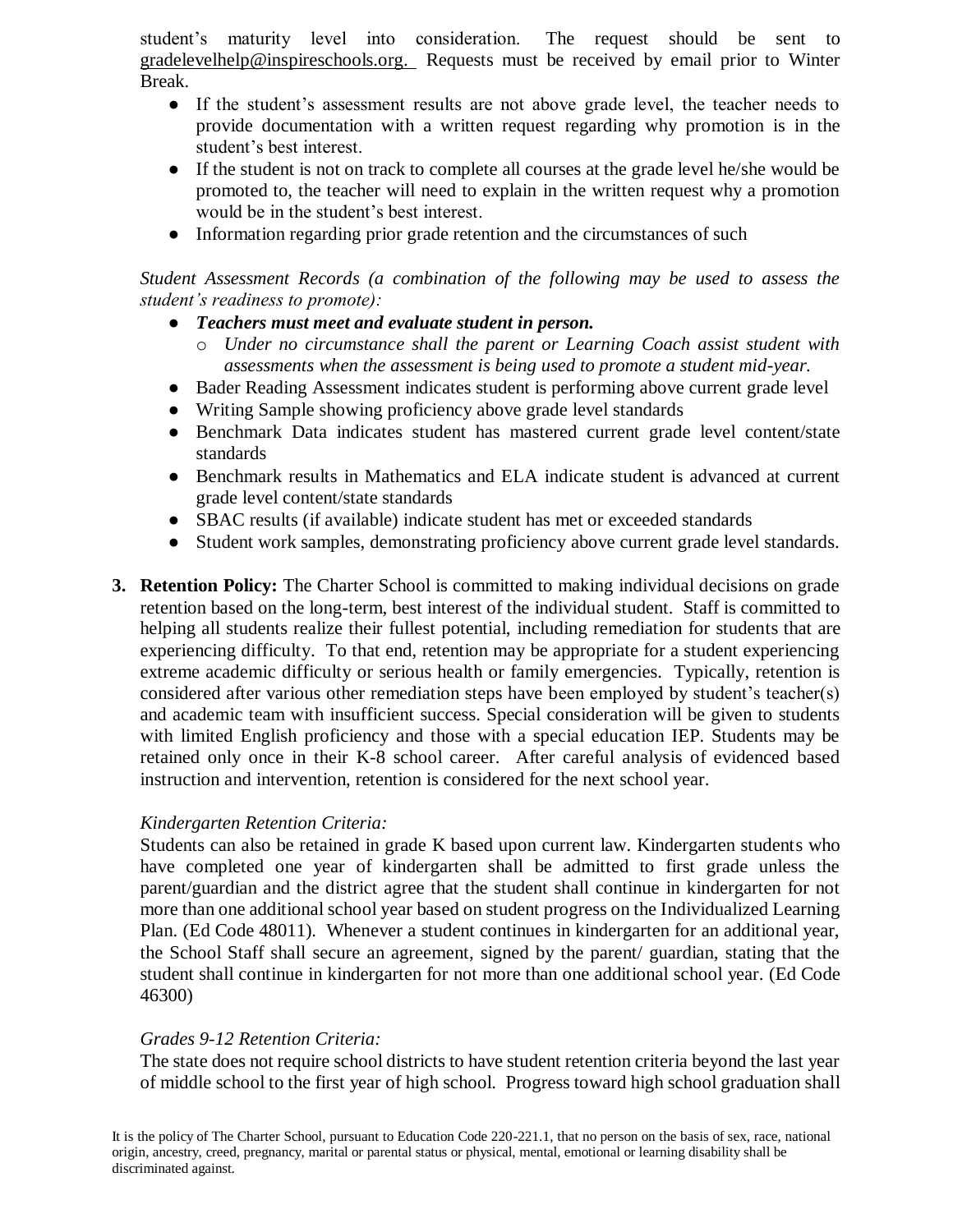be based on the student's ability to pass the subjects and electives necessary to earn the required number of credits.

## *Grades 1-8 Retention Criteria*:

If a student is identified as performing below the minimum standard for promotion based on their progress on the Individualized Learning Plan, the student may be retained in his/her current grade level. Both the parent and teacher must determine, in writing, if retention is the appropriate intervention for the student's academic deficiencies. This determination shall specify the reasons that retention is appropriate for the student and shall include recommendations for interventions necessary to assist the student in attaining acceptable levels of academic achievement. If the teacher and parent are not in agreement with the recommendation of retention, please see below for the appeal process. The burden of proof for the appeal rests with the appealing party. (Ed Code 48070.5)

*Grades 1-8 Retention Timeline:* Parents will request student retention in writing following the timeline explained below.

| <b>Step</b>                                                                                                                                                                                                                                                                       | <b>Timeline</b>        |
|-----------------------------------------------------------------------------------------------------------------------------------------------------------------------------------------------------------------------------------------------------------------------------------|------------------------|
|                                                                                                                                                                                                                                                                                   |                        |
| recommends retention Teacher $-$ By the last<br>Teacher<br>1.<br>parent<br><b>or</b><br>consideration for student.                                                                                                                                                                | day of fall semester   |
|                                                                                                                                                                                                                                                                                   | Parent $-$ By the last |
|                                                                                                                                                                                                                                                                                   | day of fall semester   |
| 2. Remediation steps occur, including, but not Teacher - September- April 15th<br>limited to:                                                                                                                                                                                     |                        |
| **SST meeting<br>**Academic screenings<br>**Multi-tiered Systems of Supports, includes Tier,<br>1, Tier 2, and Tier 3 intervention<br>**Curriculum intervention                                                                                                                   |                        |
| 3.4. Team meets to make recommendations regarding Teacher/Academic Team-May<br>grade placement of student for the next school year.<br>Factors:<br>**Teacher Recommendation<br>**Parent analysis<br>**Grades<br>**Test Data – Benchmark, SBAC, assessments<br>**Cumulative Record |                        |
| 5. School Administrator makes decision and informs School Administrator, Before the school<br>parent or guardian.                                                                                                                                                                 | year has ended.        |

It is the policy of The Charter School, pursuant to Education Code 220-221.1, that no person on the basis of sex, race, national origin, ancestry, creed, pregnancy, marital or parental status or physical, mental, emotional or learning disability shall be discriminated against.